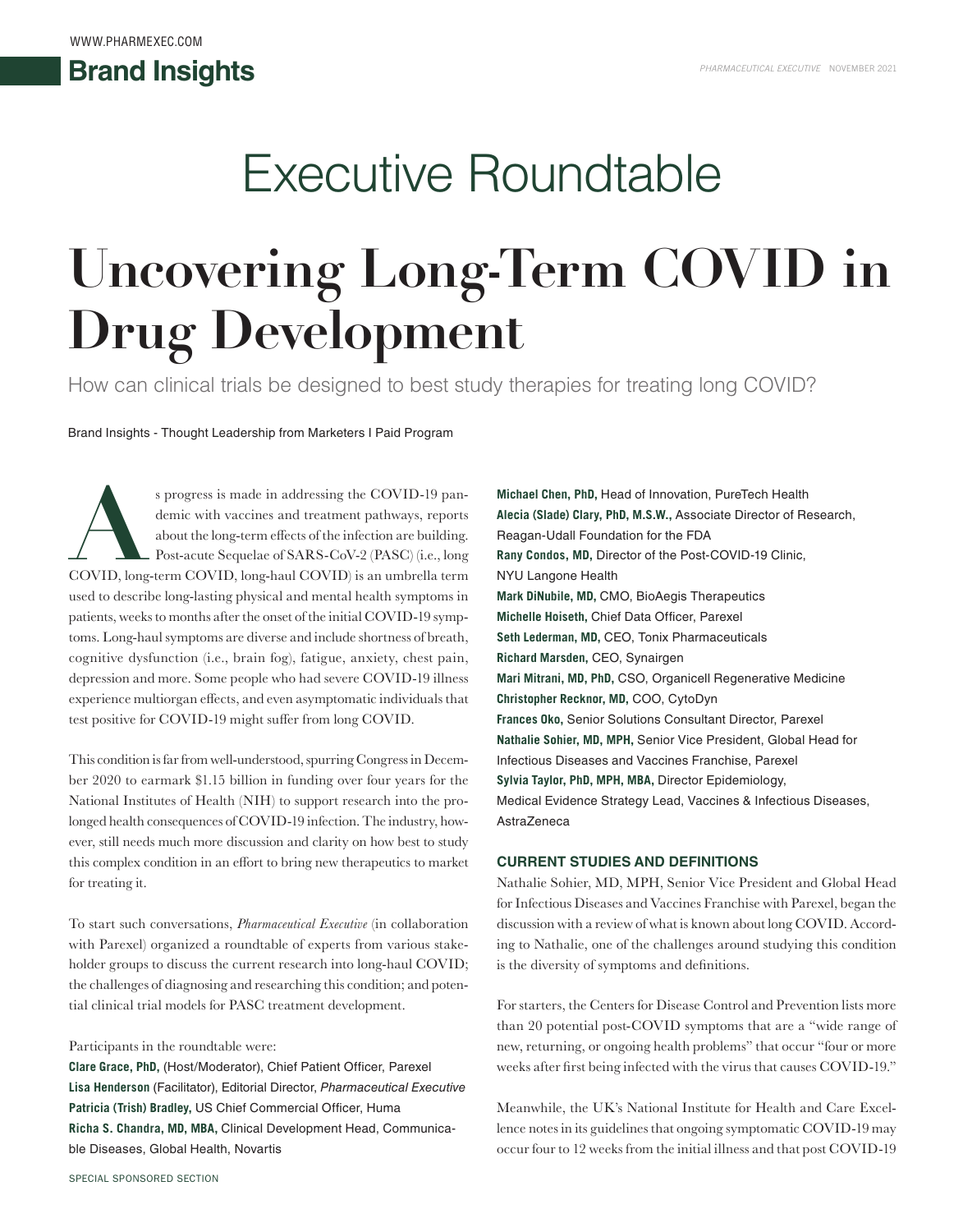#### **Brand Insights Brand Insights Brand Insights**







**Figure 2.** Specific drugs and treatments studied in Post-COVID-19-Syndrome research (as of July 15, 2021)

syndrome is defined as symptoms that occurred during COVID-19 infection and continue for more than 12 weeks.

While the definitions differ, researchers agree that the condition is complex and warrants significantly more research. "Many mysteries persist about the disease," Nathalie stated.

Among them, she pointed out that no one understands just yet why some people get so much sicker than others, or why lung damage

appears to worsen well after the body has seemingly cleared the virus. And of course, another puzzle is what is behind the extended multiorgan illness that lasts for months in some patients.

"One of the reasons probably involves autoantibodies," she stated, noting that more than 5% of hospitalized COVID-19 patients have large numbers of autoantibodies in their blood, which block antiviral defenses, wipe out helpful immune cells like B-cells and T-cells, and target organs, brain and the immune system itself, resulting in long-term damage.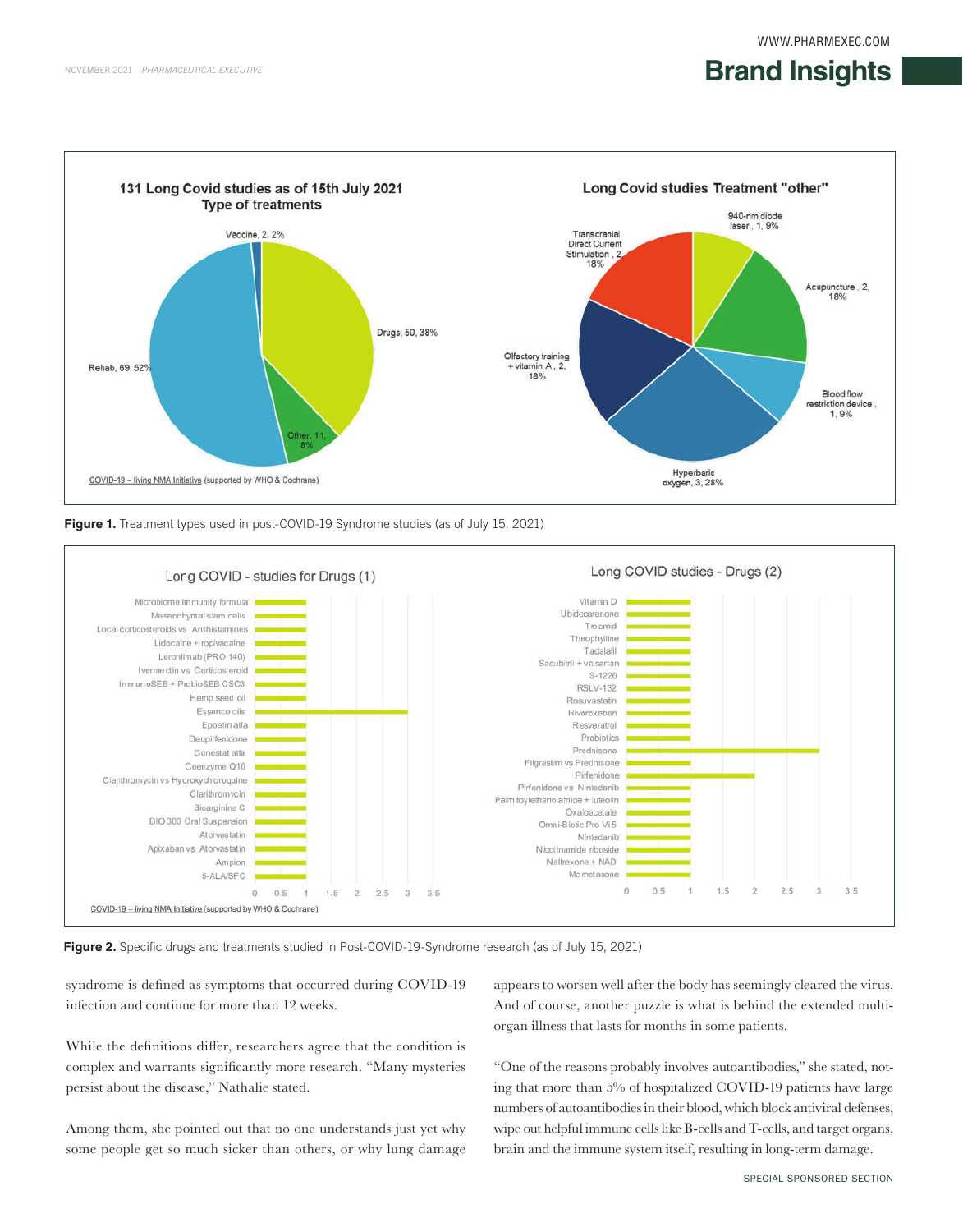## **Brand Insights 1818 Brand Insights 1818 Brand Insights 1818 Brand Insights 1818 Brand Insights 1988 Brand Insights 1988 Brand Insights 1988 Brand Insights 1998 Brand Insights 1998 Brand**

"The more autoantibodies that COVID-19 patients had in their blood, the worst the disease," she explained. "These patients had more autoantibodies than people with lupus, for example." Autoantibodies may therefore be a factor in helping diagnose long COVID in patients.

Nathalie also presented the combined results of 131 studies on post-COVID symptoms as of July 15, 2021 (77 were recruiting more than 7,700 patients, 46 were not recruiting, and 8 were completed of which 1 was published). The pie chart on the left side of **Figure 1** shows the breakdown of treatments used in these studies like vaccines and drugs. The chart on the right shows the use of other less traditional treatments such as acupuncture, hyperbaric oxygen and olfactory training. **Figure 2** illustrates the diversity of treatments being explored to help address this condition. These include immune modulators, fibromyalgia treatments, anti-inflammatory drugs and vitamins.

With much of the current research being conducted in academia, with great utilization of electronic health records and other real-world data sets, how can the industry take advantage of collaborations for future drug development?

#### **LUMPERS VERSUS SPLITTERS**

Parexel's Chief Patient Officer, Clare Grace, PhD, led the group in a discussion about how best to study long COVID and the role of collaboration in the post-acute COVID arena.

**Grace: Clearly, a lot of work is underway to better understand this space, but let's hear from our participants about the current state of long COVID research. What are you seeing?**

*The most frustrating group are those that had COVID, severe or not severe, have persistent complaints and yet none of our conventional testing is showing abnormality. That's also the most interesting group because we need to think outside of the box to determine what's triggering these symptoms.*

**Michelle Hoiseth (Parexel):** One thing that leaps out to me is how many treatments are just being looked at in a single study. How is that data emerging toward a standard of care, and what off-label treatments are being tried?

**Frances Oko (Parexel):** I've seen many academic centers opening post-COVID syndrome or COVID recovery clinics. I find that their treatment plans are very holistic—incorporating physical, psychological, and mental support—using a range of drugs, some off-label.

**Rany Condos, MD (NYU Langone Health):** I run the Post-COVID Clinic here at NYU, and we've been open for over a year. We've seen more than 500 post-COVID patients in that time. What strikes me looking at the charts is the difficulty in nailing down the extent of long COVID and its symptoms. A patient usually has two or more symptoms—plus others that are not COVID-related.

We are aware of the dissemination of information over social media about alternative treatments and hear anecdotally of drugs being prescribed off-label by physicians. It's great to be proactive in terms of therapy but I still don't think we have a very good idea of what the disease is and what we should be targeting with therapies.

**Hoiseth:** So, should we be looking for drugs with common mechanisms to address multiple body symptoms or should we take a body system by body system approach?

**Condos:** This can be tricky; it depends on the symptoms. If the patient is short of breath, we target the lung. Meanwhile, the complaint of fatigue, which is very common with long COVID, can involve multiple organ systems.

**Mark DiNubile, MD (BioAegis Therapeutics):** I think the biggest problem is definition. Should we be "lumpers" (i.e., studying all long COVID patients as one group) or "splitters" (i.e., looking at patients based on smaller groupings of symptoms)?

Long COVID involves a variety of symptoms and mechanisms, some of which are not unexpected. In addition, we see an unusual constellation of symptoms that we feel go together with mechanisms. Research shows that this isn't a persistent infection, so there is a high likelihood that it's an immunologic response. The precise definition continues to confound us, however.

It's clear, though, that long COVID is not a unitary concept or syndrome. If we study the disease as a lump sum, we may miss the boat because various disease presentations may respond differently. It would help if we had an objective test for some of the syndromes such as an antibody test.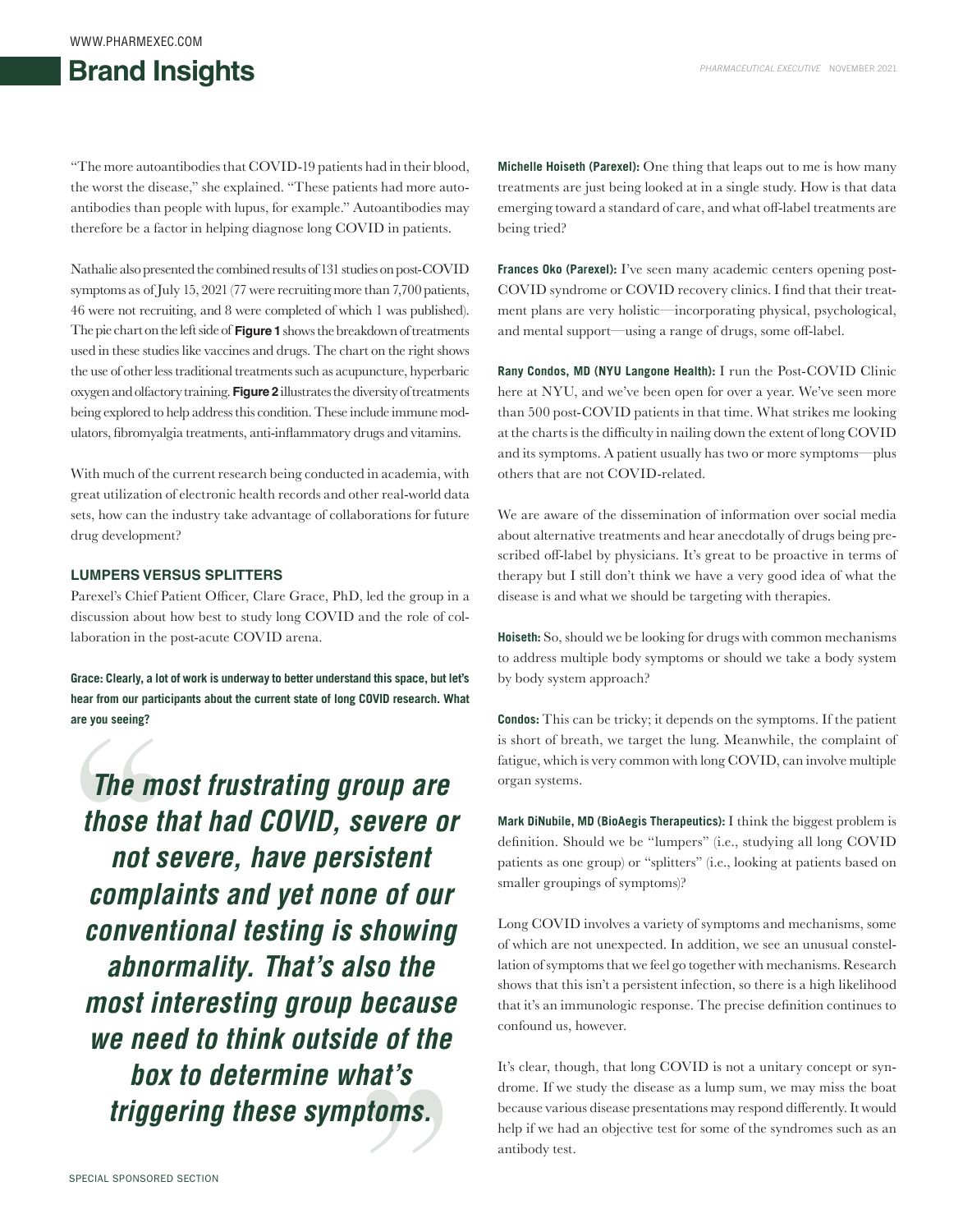#### **Brand Insights** WWW.PHARMEXEC.COM **Brand Insights Definition**  $\frac{1}{2}$  **1818 Brand Insights**

*One of the challenges with using some of our large data sources and thinking about how we may use a synthetic control arm is that we don't yet understand how the data on these patients are being collected across the healthcare system.*

But I think we should be doing studies that separate groups by constellations of symptoms.

**Michael Chen, PhD (PureTech Health):** To Mark's point, it's interesting that 15, 20 years ago, data-driven tools weren't available to help split a group into clusters of symptoms that naturally aggregate. Today, tools allow us to match biology to the data. Hopefully, such data will let us get to the cautious splitting point, which I think is a really great way to develop new therapies in this space.

**Richard Marsden (Synairgen):** If I had a drug that I thought would be helpful for long-term lower respiratory tract complications, I'd want to zoom in on lung-related trial endpoints and test them in patients with breathing difficulties. Otherwise, the drug could be doing something good for the lungs, but the overall effect would be lost amongst the many other general endpoints such as nasal symptoms and anosmia. So, I'm a pro-splitter.

**Chen:** I'm also a cautious splitter. To Richard's point, we'd want to select a patient population that has respiratory complications for a respiratory-oriented drug. If we select a broad long COVID population for a clinical trial, just based on the immense variety that Nathalie showed in terms of the symptoms encountered by long COVID patients, it would really dilute any potential therapeutic effect that's specific to the system being studied with an intervention.

Others who are looking at data in a different way might have the luxury of being able to lump a little bit and get a better understanding of long COVID as a whole.

**Condos:** When I think about the patients that I see, I separate them

into three groups, so I'm a splitter. One is a group of patients who were critically ill, have evidence of end organ damage, and yet their symptoms are improving. The second group are those that were not critically ill, yet are coming in with specific complaints and have evidence on testing of specific end organ damage. That's a big group. It's an easier group because you have a symptom and a complaint, and you have an organ system that's being affected that you can actually do a measurement on.

The most frustrating group are those that had COVID, severe or not severe, have persistent complaints and yet none of our conventional testing is showing abnormality. That's also the most interesting group because we need to think outside of the box to determine what's triggering these symptoms. Perhaps there is a mental status exam that we should be thinking about incorporating.

**Christopher Recknor, MD (CytoDyn):** We look at it in that way, too. Some patients have obvious symptoms, and we're looking in detail at cellular biomarkers. Then, there's the group that the biomarkers get better and the symptoms get better. The concerning group is the one whereby their symptoms improve, but biomarkers are ongoing. So, we're able to look at this with each of the patients, and then we're getting close to tagging this genetically to how our medication works. We look at it from an immunomodulation standpoint, so it's not one particular organ system; it's all organ systems.

**Mari Mitrani, MD, PhD (Organicell Regenerative Medicine):** I am a lumper as well in terms of the autoimmunity component we are seeing. I find it very important to track all those biomarkers as we are seeing systemic multi-organ inflammation. We are starting to collaborate with a physician who has tracked around 7,000 COVID-19 long-haul patients and have identified a spike in an uncommon monocyte in all the patients.

**Sylvia Taylor, PhD (AstraZeneca):** There's a real opportunity here to develop machine learning that helps us to define these groups. But, we need more clinical guidance to avoid machine learning being a completely exploratory activity.

#### **THE ROLE OF DATA COLLECTION AND TECHNOLOGY IN STUDYING LONG COVID**

**Grace: There are so many complaints with long COVID and it's challenging to parse apart the individual symptoms. Is there a way we can take advantage of synthetic control arms in how we run these studies? How can we achieve efficiencies that will drive solutions faster?**

**Alecia (Slade) Clary, PhD (Reagan-Udall Foundation for the FDA):** One of the challenges with using some of our large data sources and thinking about how we may use a synthetic control arm is that we don't yet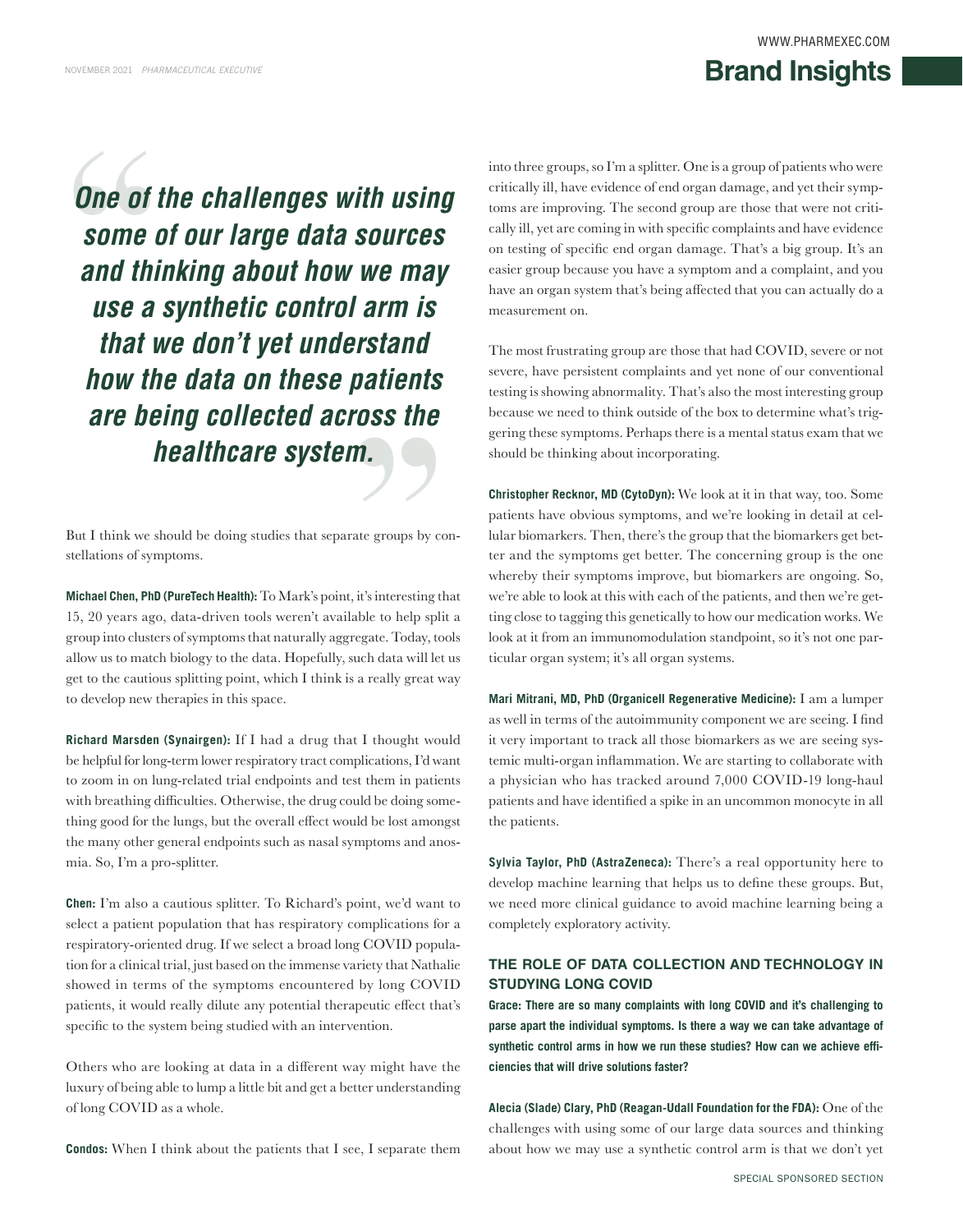#### WWW.PHARMEXEC.COM

### **Brand Insights 2021 Brand Insights 2021 Brand Insights 2021 Brand Insights 2021**

understand how the data on these patients are being collected across the healthcare system. And then, you have challenges with the interoperability of the data. If the definition of long COVID relies on the patient having a confirmed COVID diagnosis, how are the data being connected if the patient is diagnosed with COVID outside of the primary care provider who may diagnose their long COVID? So, we're trying to think through how we may better connect all of the data sources to facilitate the identification of these patients and their inclusion in trials.

We also must consider that the way the healthcare system has been built and historically accessed will affect our ability to identify patients with long COVID. Under-diagnosis of patients with long COVID will be a concern in the future because you may not be able to accurately identify those that have long COVID due to poor access to the healthcare system and changes in healthcare seeking behavior.

Moreover, the way we are collecting data on symptoms may be relevant to our ability to develop a synthetic control arm for a clinical trial. Providers may not be using symptom questionnaires at regular intervals that will help you identify when patients have symptoms, when they are resolving, or when they're getting worse.

These are some of the many challenges of using large data sets for understanding long COVID at this time.

**Patricia Bradley (Huma):** We have collected millions of data points from patients across countries and can monitor them from early symptoms to long COVID. We've found that symptom trackers are critical on this front. Like others have mentioned, patients have a long list of symptoms and they vary from person to person. So, it's important to look at data banks for comparison. What's the difference between this postviral syndrome versus other post-viral syndromes? Can you find differentiators that might create new ways to treat or study the disease?

In some places, technology has allowed us to study patients holistically and pull in their entire medical records to get a 360-degree view of what's going on. If patients went to an urgent care center and they see a different clinician from who's studying them, that information can still get tied together if the systems are connected. For instance, in the UK, we noticed that people who had urinary tract infections or kidney infections had a bad outcome with COVID-19.

This can be harder in the US where data is much more fragmented. To improve outcomes long term and reduce the burden of costs, we need a connected system here in the US.

**Taylor:** Absolutely. On that front, an issue that is preventing us from moving COVID-19 research very far forward in the US is that vac*I think it's clear that four pillars of long COVID have emerged: widespread pain, fatigue, sleep problems and brain fog. Yet the challenge gets more difficult when you have 31 endpoints.*

cination data is not linked to the status of patients. That information is being kept at the state register level and is very hard to link to. Likewise, testing data is very hard to link to. It would be helpful if some of the focus in the US were on setting up those systems because it would help us in the future with real world evidence.

**Hoiseth**: I agree. To study this area appropriately, the data sets will need to be broad and deep. To do the pattern detection required for the cautious splitting of patient groups and to understand context, we will need to collaborate as an industry. I see it as a public–private partnership at its base, where the data are coming in with technology companies equal with the clinical development companies to solve for the data interoperability and the completeness and depth of the data sets. It's going to be a collaboration.

**Grace:** There's no way we can do without global collaboration. The UK has data sets that can be utilized and projected from for other countries even. Sharing that information effectively across boundaries will be critical.

#### **NEW APPROACHES TO RWE AND COLLABORATION**

**Hoiseth:** Our traditional way of developing therapies is to tightly control the patient population, make it as modular a test as possible. So, the only variable we're looking at is the treatment impact. Then, when we understand safety and efficacy, we look at it out in the messy, real world.

With all the confounding variables—the constant evolution of the symptom profile, the lack of clarity on the adequacy or regulatory accessibility of endpoints, the lack of clarity about what other treatments might be going on for patients and how they're accessing treatment—we might need to do the opposite of a traditional design. Rather, we take a real-world evidence-based approach to start and confirm what we see in those broad studies in a randomized clinical trial.